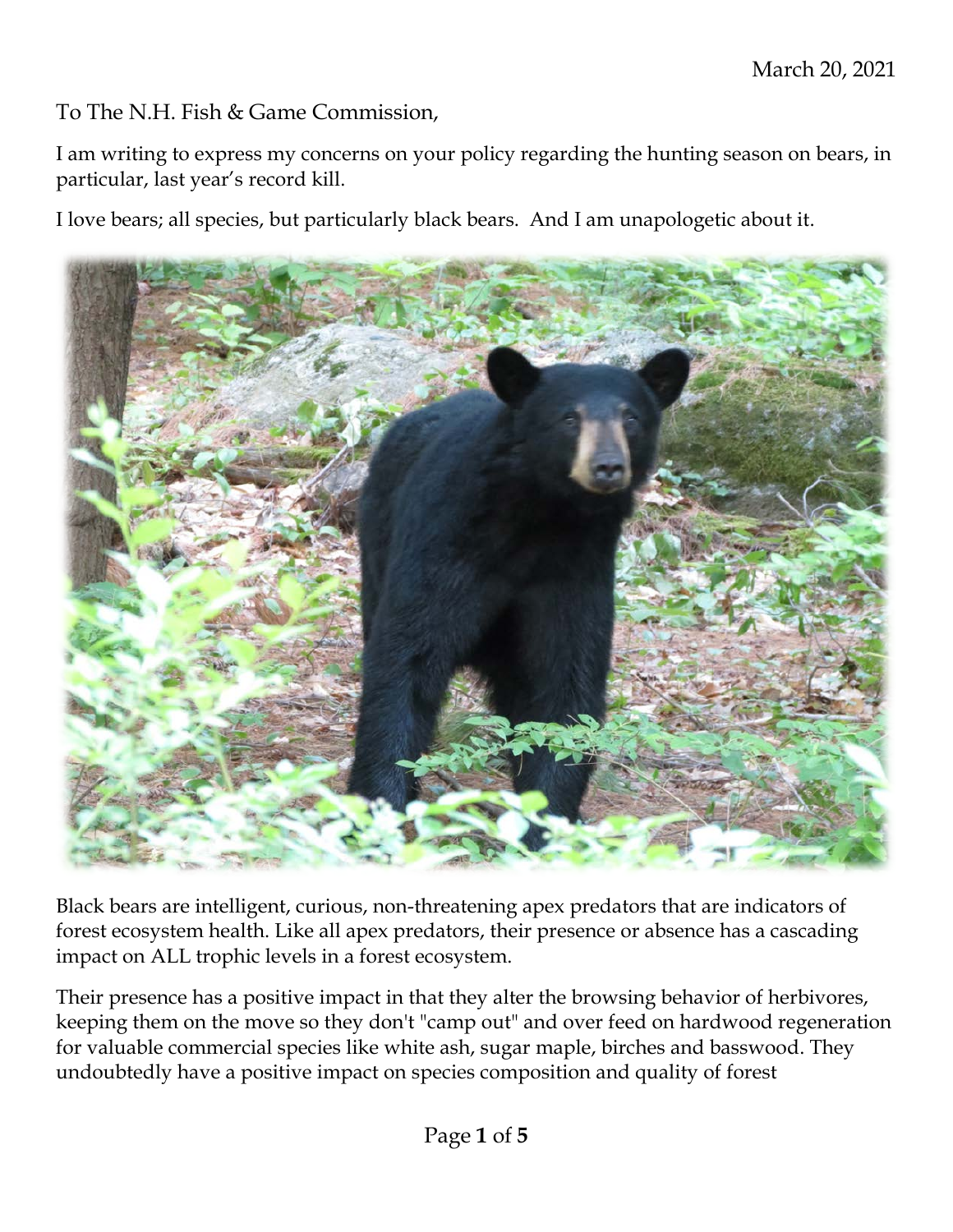regeneration. When regeneration is over browsed, we get low-value beech and red maple instead.



Young cubs are under their mother's protective AND instructive care for two years, so they can learn what high value foods to eat in each of the seasons; where to find escape cover; where and when to den; and equally important: how to DEAL with humans.

Cubs learn to move through the woods following their mothers, learning to augment that information with their own experiences. With each generation, there is an incremental increase in knowledge. When older adults are killed, the family is robbed of their memory and accumulated knowledge of the landscape and the bear population can suffer.

You can imagine my horror at seeing last fall's headlines *that "Vermont, NH report big boom in bear harvest"*. What is NOT included in the "harvest" report is the number of cubs that are orphaned. With every adult female killed by hunters, we run the risk of losing 1, 2, 3+ orphaned cubs that suffer a fate of malnourishment and trauma, hence: the mortality of bears is further increased.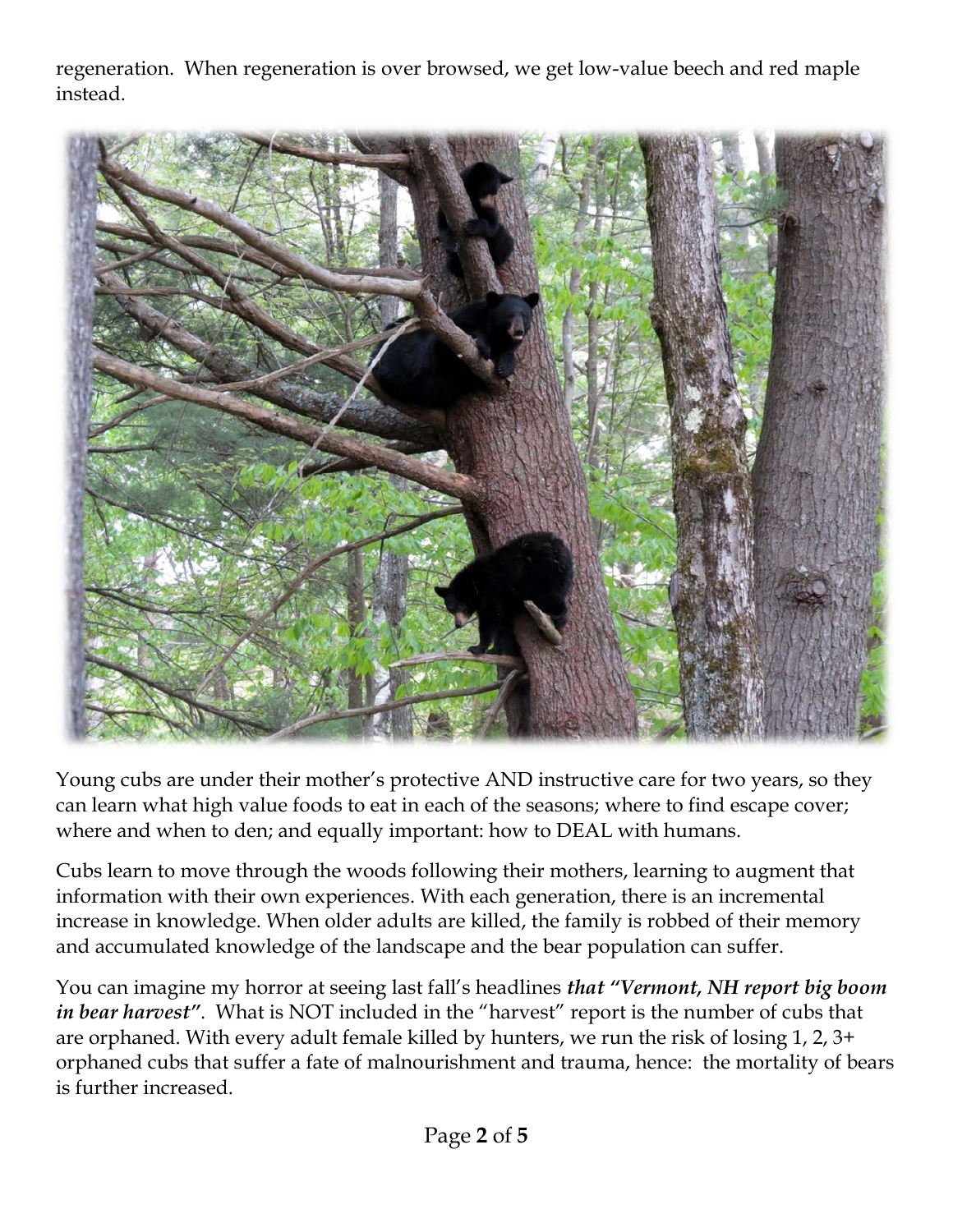

The NH Fish & Game proclaims how great the 2020 bear hunt was, where a record 1,183 black bears were killed, a 42% increase over the previous 5-year average. Vermont followed with a record 914 bears killed, a 22% increase over 2019 "harvest".

Instead of boasting about record kills, perhaps you should make a better effort to value their role in maintaining the ecosystem functions that sustain the yield of forest products that generates money so private landowners can keep their land forested as habitat for all wildlife, instead of being fragmented and sold for house lots.

The disturbing part about the record 1,183 bears that were killed is the fact 75% were taken using methods other than **"fair chase":** 64% were taken over bait and 9.5% by hounding!

If hunters feel compelled to hunt bears (I say there is good scientific reasoning not to), **please**  level the playing field AND implement the practices of **"FAIR CHASE"!**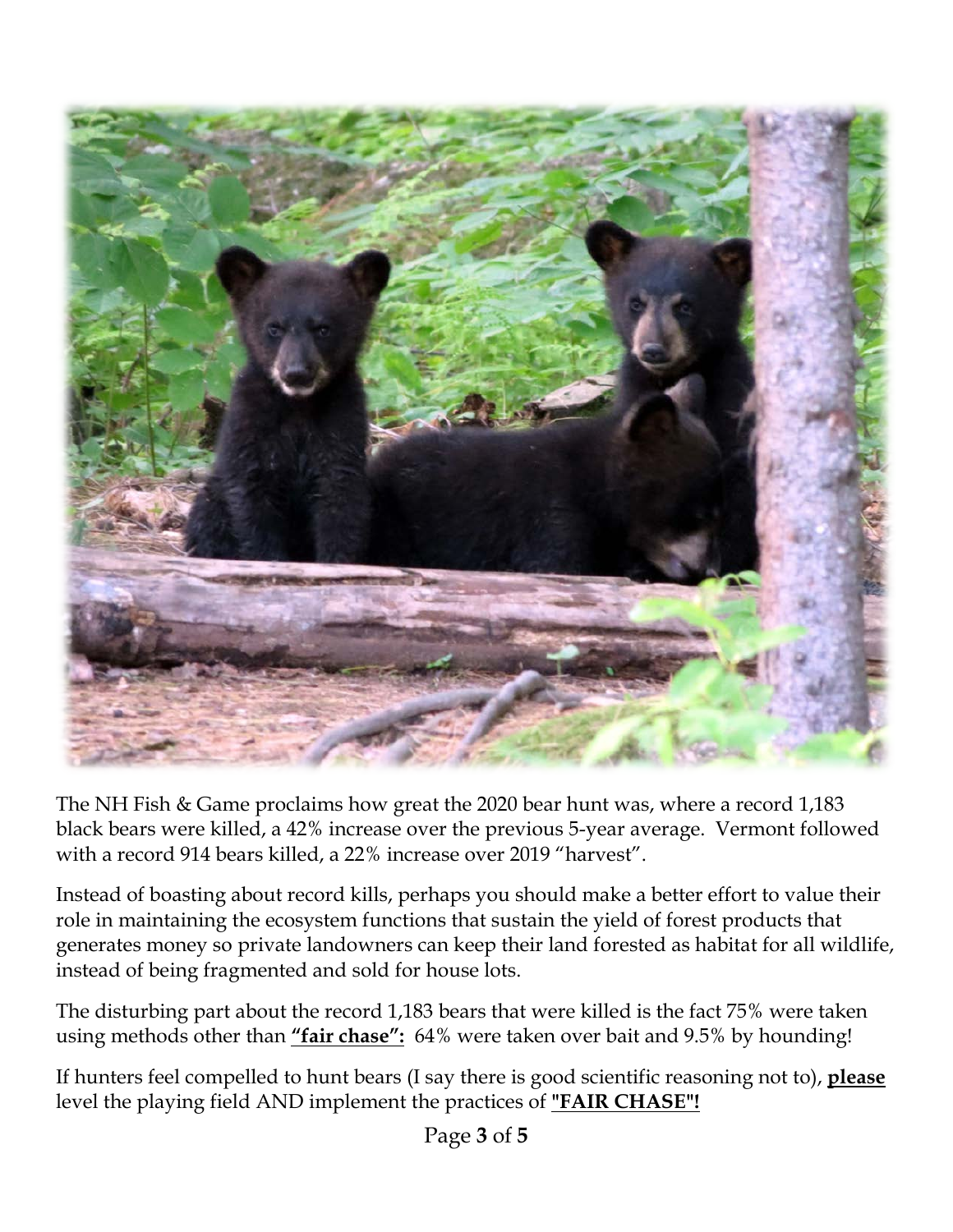To do that, the NH F & G Dept. should: **ban baiting** (as it habituates bears to human food and it is like shooting fish in a barrel); **ban hounding** (it is cruel to bears, it separates young from mothers, other species of wildlife are harassed, and trespass occurs on private lands' even when posted); and **ban the use of any and all gadgets** like GPS tracking, digital cameras, cell phones, calling devices, and rifles loaded with magazines and laser scopes, etc.). Lastly: please shorten the season!

Think these concepts are too radical to work? Of the 27 states that allow bear hunting in the U.S., 15 have learned to manage their bear populations without allowing baiting; and 13 states have banned hounding! It's called adaptive management strategy. When we are operating with lots of unknown variables, don't you think it's best to err on the side of caution???



Wildlife management needs to emerge from the shadows of the 1930's philosophy and adopt practices in keeping with modern wildlife science, as well as principles regarding the ethical treatment of animals.

To do that, the NH F & G should revise its policies so that "management is **for** wildlife, as opposed to management **of** wildlife", a subtle yet significant shift.